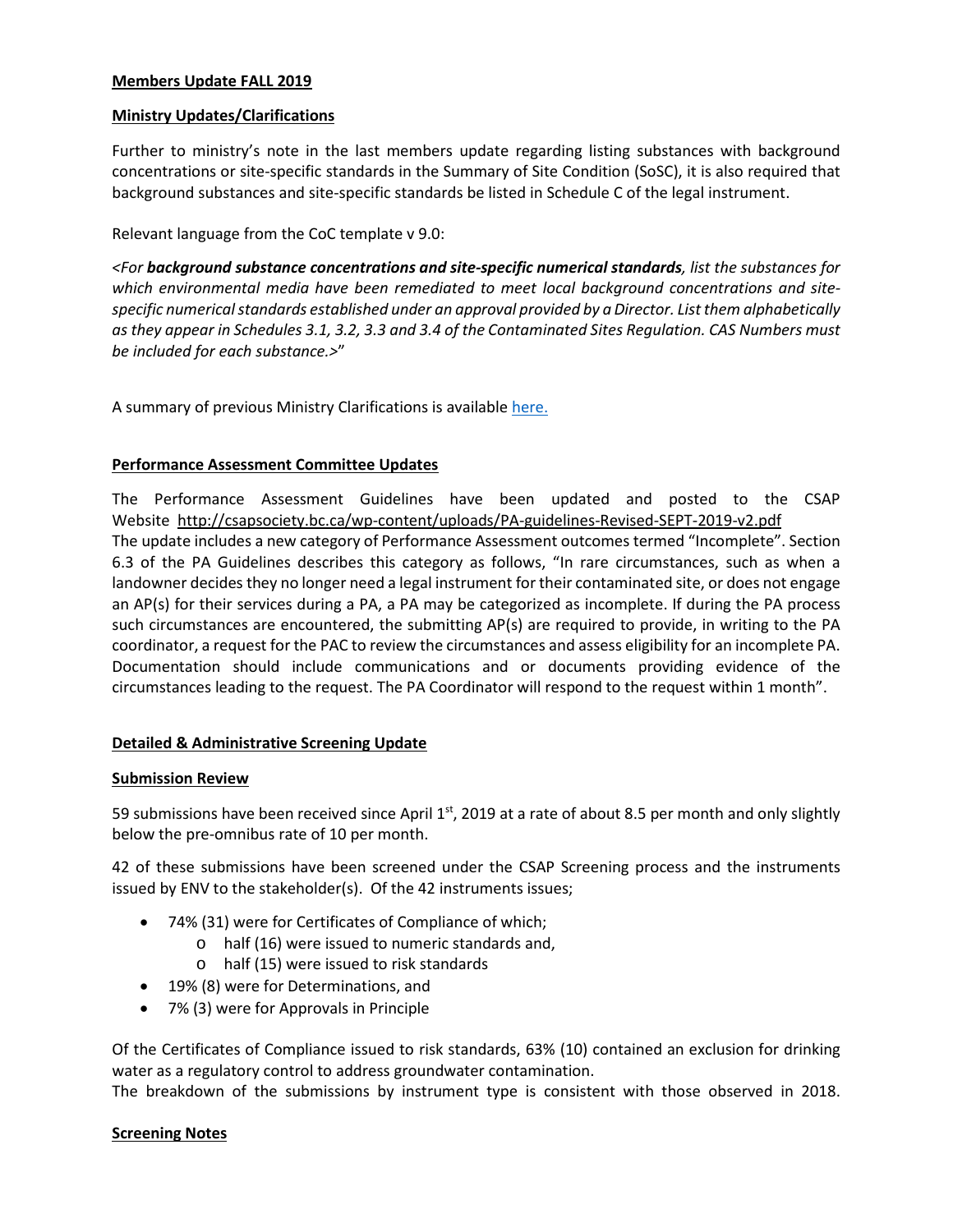The screening issues most commonly identified have remained consistent and the most common questions/clarifications requested by screeners refer to the following; Detailed Screening Tab

• 22a Are the risk controls listed on Schedule B of the CofC, the PVP and the SoSC consistent, with all risk controls included in all documents?

• 26 Do instrument substances correspond with CSR Schedules? Summary of Site Condition Tab

- 4.4a Has "other" been selected, and are clear details on what has been applied provided?
- 4.4b Is sufficient information present in the SoSC to determine if appropriate attenuation factors have been used and do they agree with the conditions on the instrument?
- 4.4c Do the conditions make sense and are they consistent with site use?
- 4.5a Are substances listed correctly?
- 4.5b Are substances spelled correctly?
- 4.6e if the site has been classified a high risk site: what are the high risk site conditions

# **Technical Review Committee Updates:**

During the June 2019 Workshop, the committee asked for potential research topics. A number of topics were anonymously suggested by members, the committee would like to seek further clarification on the following three topics:

- Leachate test results assessment.
- PHL metabolite assessment.
- Consistency in regulations and supporting documents.

If you suggested any of these topics can you please provide additional information as to what aspects of these topics you would like considered. Information can be provide directly to the committee, society or anonymously.

Many TRC projects have deliverables that are posted on-line for easy access – this is where they are located on the CSAP website: [https://csapsociety.bc.ca/members/professional-development/technical](https://csapsociety.bc.ca/members/professional-development/technical-studies/)[studies/](https://csapsociety.bc.ca/members/professional-development/technical-studies/)

# **Membership Updates:**

A reminder to those who are due for membership renewal December 31, 2019 that at least one CSAP submission is needed before that date and also a record of 150 PD hours in order to complete the renewal process along with proof of insurance and that you remain a member in good standing of your parent organization. Refer to Appendix 9 of the CSAP Membership Guidelines for specific details on the CPD hour requirements. PD hours shall be submitted through the online submission manager.

The CSAP exams were hold the week of Nov 4-8<sup>th</sup>.

8 Numerical candidates, 11 Regulatory candidates and 3 Risk candidates wrote the exam this year, and nine of the candidates took the exam for the first time.

# **Salute to retiring CSAP member Laura Koch**

Laura has been a Numerical AP since May 2005, and stepped down as a CSAP member in August 2019. She was an active member of CSAP:

Membership Committee from 2012 to 2016 PD Sub-Committee from 2014 to 2016 Laura will be greatly missed.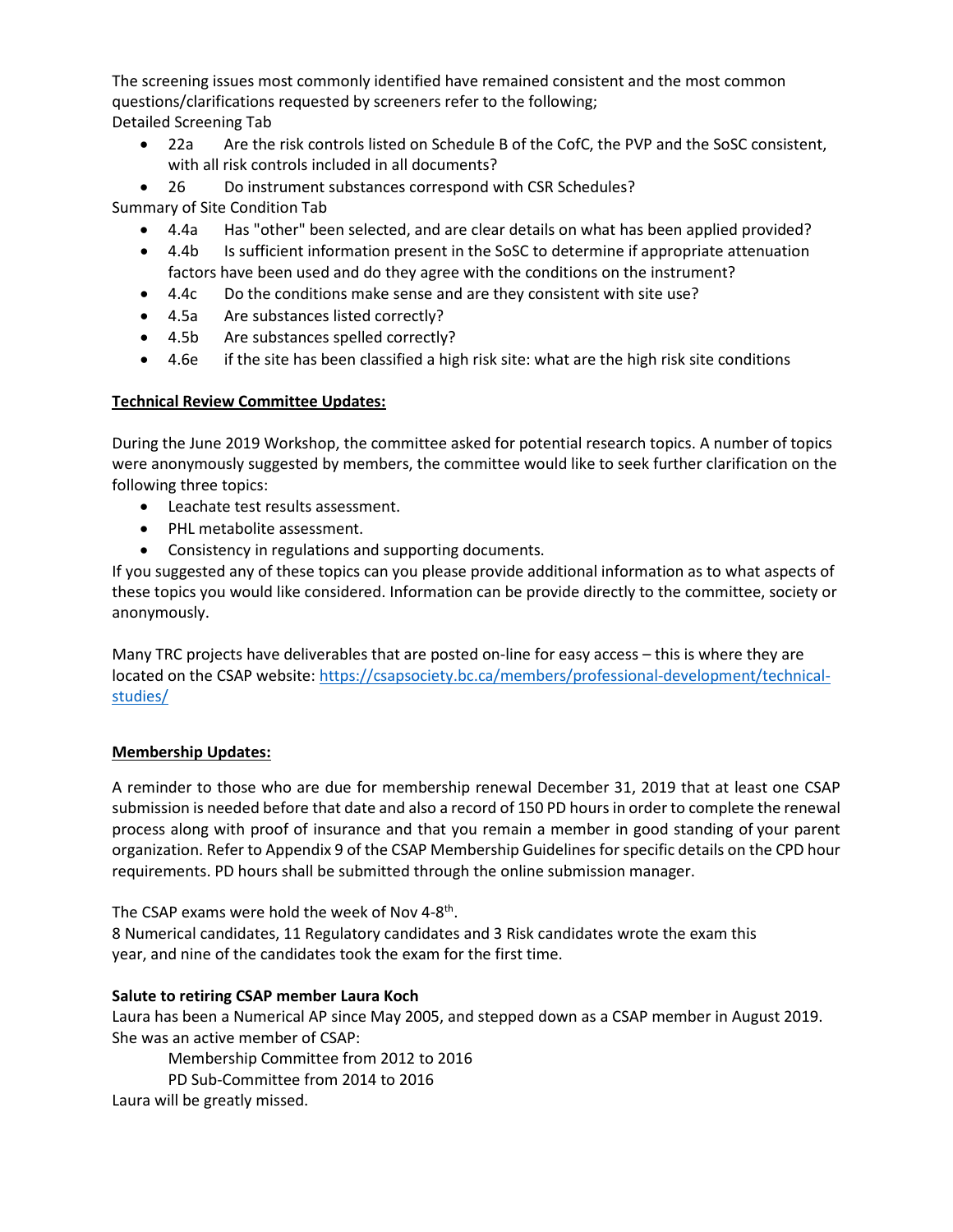### **Professional Development Updates:**

### *CSAP's Fall PD Workshop – One to Remember!*

My oh my! Wasn't this year's Fall Professional Development Workshop something to remember? We used our cell phones to experience Q & As in a new light, and learned a whole heap of info on:

- PFAS (thanks to Ian Mitchell!)
- CSAP guidance on soil vapour assessment (thanks to Parisa Jourabchi!)
- The difference between "sensitive" and "typical" sediment sites (thanks to Christine Thomas!)
- Emerging issues on soil relocation (thanks to Jeff Taylor and Mike Geraghty!), and
- Risk management decision making (thanks to Beth Power!)

Danielle Grbavac provided updates from the Land Remediation Section of the ministry, and we had an excellent presentation on risks to BC posed climate change, courtesy of Tina Neale of the Climate Risk Management group in ENV.

In keeping with our theme on remediation and sustainability, special thanks to our guest speaker, Yvo Veenis, who provided several interesting case studies of remediation projects in the Netherlands, and presented a summary of the history and evolution of contaminated sites regulation and remediation in that country. Beth Power summarized her take on the evolution of risk assessment and risk management in BC, and Erin Robson then pulled together a summary of similarities and differences between the Dutch and BC approaches to contaminated sites.

We wrapped up the day with a panel discussion on sustainable remediation. Thanks so much to our panel members: Yvo Veenis (Groundwater Technology NV), Erin Robson (SLR Consultants), Brenda Hatch (BC Hydro), and Alan McCammon (ENV), who provided their thoughtful insights on this topic. As we enter an era of change, let's be cognizant of where we are today and how we got here, and where we want to go in the remediation of contaminated sites in the future!

All the best to all participants!

### **INDUSTRY Events**

### **List of Potential Professional Development Opportunities**

- 1) Assessing and Communicating Risk for Toxicologists and Risk Assessors, 2019
	- a. November 5-8, Vancouver Convention Centre
	- b. <https://www.stcweb.ca/en/riskworkshop2019.shtml>
	- c. Cost is between \$1,495 and \$2,295 depending on how many days attended.
- 2) Geoenviropro talks weekly, every Wednesday at 10:00am free
	- a. Sign up to the mailing list to be advised of upcoming topics: <http://geoenviropro.com/gprotalks/>
- 3) EGBC Website
	- a. [https://www.egbc.ca/Practice-Resources/Professional-Development/Professional-](https://www.egbc.ca/Practice-Resources/Professional-Development/Professional-Development-Offerings)[Development-Offerings](https://www.egbc.ca/Practice-Resources/Professional-Development/Professional-Development-Offerings)
	- b. Has a list of PD Offerings, something going on every day!
	- c. Varying levels of applicability to contaminated sites
	- d. Examples: Pilot Plant Mine Water Treatment, Conflict Resolution, Technical Writing, time management and others